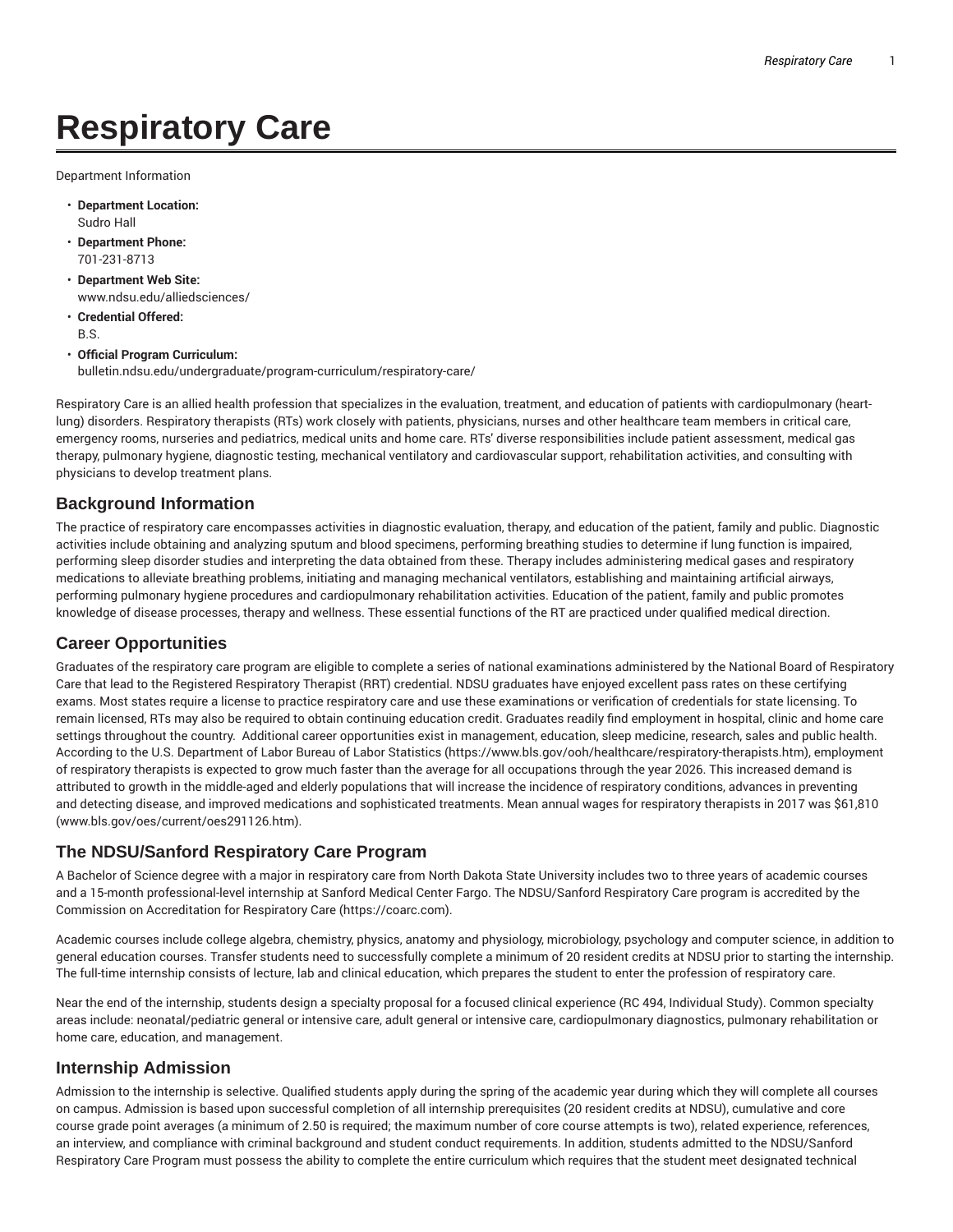standards, or request accommodations to execute these skills. Technical standards include cognitive, physical, motor and tactile abilities, visual acuity, and speaking, hearing and interactive requirements. A detailed list of technical standards are found in the Department of Allied Sciences handbook (https://www.ndsu.edu/alliedsciences/respiratory\_care). Internship applications are available from the NDSU Department of Allied Sciences. Deadline for receipt of completed applications is March 1. An admission committee selects the interns.

It is highly recommended that students interested in the RC major meet with the respiratory care advisor to discuss degree requirements, internship admission, and create an individualized plan of study at least one year in advance of applying for the internship. Information about the profession, curriculum, internship, technical standards, and advising contacts are available from the Department of Allied Sciences. (https://www.ndsu.edu/ alliedsciences/respiratory\_care)

## **Plan of Study**

Please note this is a sample plan of study and not an official curriculum. Actual student schedules for each semester will vary depending on start year, education goals, applicable transfer credit, and course availability. Students are encouraged to work with their academic advisor on a regular basis to review degree progress and customize an individual plan of study.

| <b>First Year</b>                                           |                                        |                       |                |
|-------------------------------------------------------------|----------------------------------------|-----------------------|----------------|
| Fall                                                        | <b>Credits Spring</b>                  | <b>Credits</b>        |                |
| CHEM 121 <sup>t</sup>                                       | 3 CHEM 122 <sup>+</sup>                | 3                     |                |
| CHEM 121L <sup>+</sup>                                      | 1 CHEM 122L <sup>+</sup>               | $\mathbf{1}$          |                |
| CHP 190                                                     | 2 MICR $202^{\dagger}$                 | $\overline{2}$        |                |
| <b>CSCI 114</b>                                             | 3 MICR 202L <sup>+</sup>               | $\mathbf{1}$          |                |
| <b>ENGL 110<sup>*</sup></b>                                 | 4 COMM 110                             | 3                     |                |
| <b>MATH 103<sup>+</sup></b>                                 | 3 ENGL 120 <sup>*</sup>                | 3                     |                |
| Wellness (W)                                                | 2 PSYC 111                             | 3                     |                |
|                                                             | 18                                     | 16                    |                |
| <b>Second Year</b>                                          |                                        |                       |                |
| Fall                                                        | <b>Credits Spring</b>                  | <b>Credits</b>        |                |
| <b>BIOL 220<sup>+</sup></b>                                 | 3 BIOC 260 <sup>+</sup>                | $\pmb{4}$             |                |
| <b>BIOL 220L<sup>+</sup></b>                                | 1 BIOL 221 <sup>+</sup>                | 3                     |                |
| CHEM 240 <sup>+</sup>                                       | 3 BIOL 221L <sup>+</sup>               | $\mathbf{1}$          |                |
| <b>RC 200</b>                                               | 1 CHP $125^{\dagger}$                  | $\mathbb{1}$          |                |
| Social & Behavioral Sciences<br>(B)/Global Perspectives (G) | 3 Humanities & Fine Arts (A)           | 3                     |                |
| <b>STAT 330</b>                                             | 3 PHYS 120 <sup>+</sup>                | $\sqrt{3}$            |                |
| Humanities & Fine Arts (A)/<br>Cultural Diversity (D)       | 3 Special Elective (dept.<br>approved) | 3                     |                |
|                                                             | 17                                     | 18                    |                |
| <b>Third Year</b>                                           |                                        |                       |                |
| Fall                                                        | <b>Credits Spring</b>                  | <b>Credits Summer</b> | <b>Credits</b> |
| RC 496**                                                    | 15 RC 496**                            | 15 RC 496**           | 13             |
|                                                             | 15                                     | 15                    | 13             |
| <b>Fourth Year</b>                                          |                                        |                       |                |
| Fall                                                        | <b>Credits</b>                         |                       |                |
| RC 496**                                                    | 8                                      |                       |                |
| RC 494**                                                    | $\sqrt{4}$                             |                       |                |
| Upper Division Writing (C;<br>300-400)                      | 3                                      |                       |                |